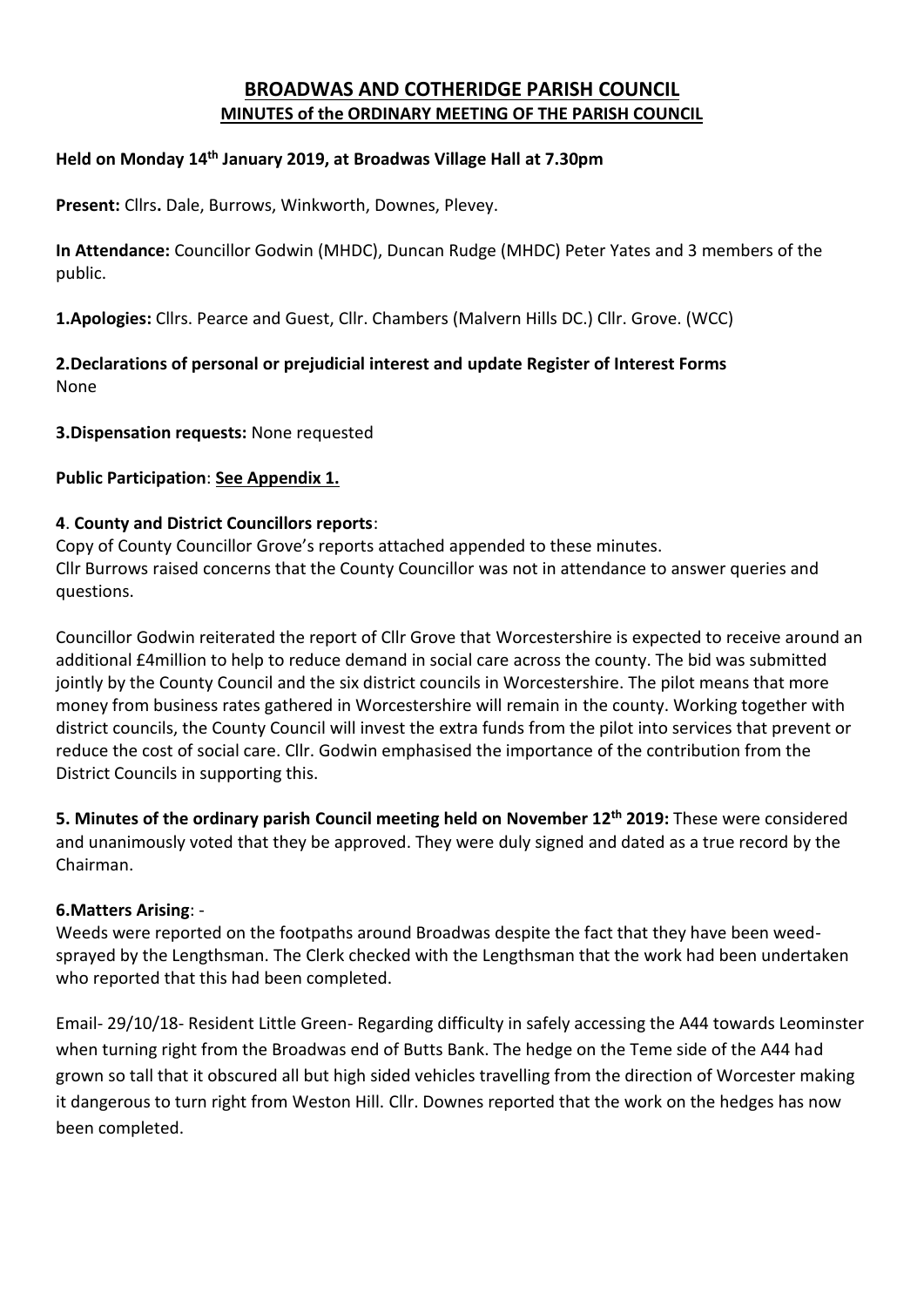Email  $6<sup>th</sup>$  November – Resident requested Dog Fouling Bin to be placed at a convenient position on the public footpath that runs behind Orchard Cottage, Broadgreen. Cllr. Winkworth investigated and reported that the path was on private land and therefore not suitable for a dog foul bin.

**Planning Application No 18/00184 (plus 16/00335 & 16/00353):** Little Lightwood Farm Cotheridge. Councillor Pearce prepared a response which was circulated and submitted to MHDC planning by the Parish Clerk.

# **7. Correspondence:**

**Email 23/11/18- Parishioner - Grit Bin for Berryfield Close**. Worcestershire Highways have said that due to the close proximity to the A44 Berryfields Close do not qualify for a yellow WCC grit bin. The Parish Council asked the Clerk to write to the Parishioner informing them of this and that the Parish Council could not provide a grit bin as this was not the policy of the Parish Council. The Clerk would further advise that Berryfields could, if they wish, group together to purchase their own and that assistance could be given as to where this could be purchased from.

**26/11/18- Notice of closure of Footpath CO-531, Cotheridge**, Worcestershire as an Emergency Measure as a result of a collapsed bridge with immediate effect.

**Email- 12 Dec -Notice of the Closure of Stoney Ley**, Broadwas, Worcestershire ("the highway") as an Emergency Measure- in order to repair a burst water main. This has been completed.

**Email 03/1/19 WCC** – Proposed Traffic Order prohibiting waiting at any time on A44 Worcester to Leominster Rd (South Side) from a point 9m west its junction, a distance 41 m in an easterly direction. The Order will vary the existing consolidation order and will contain exemptions.

## **8**. **Planning. – Report from Cllr. Pearce**

There are no outstanding applications which require consideration by the Parish Council but below is a summary of activity since the November 2018 meeting:-

**18/01108:** Round Hill Cottage Little Green Broadwas – Proposed demolition of existing single storey extension and erection of new two storey extension and detached double garage. Refused by MHDC principally due to the scale of the proposed extension and garage.

**18/01282:** Upper Howsen Farm Cotheridge – Proposed demolition of existing farm buildings and use of site for 8 caravans/log cabins. Response submitted on behalf of the Parish Council raising no objections subject to appropriate conditions regarding road access, landscaping, drainage etc and on assumption that the application is for log cabins and not caravans.

**18/00184 (plus 16/00335 & 16/00353):** Little Lightwood Farm Cotheridge – Three outstanding planning applications. Informal opinion received from Stuart Castle (MHDC Planning officer) regarding merits of the applications. The Parish Council's views have subsequently been reiterated to our District Councillors for them to consider when deciding whether the applications can be delegated to officers for decision or brought to the Planning Committee.

**Appeal against Enforcement Action:** Elgar Coaches site, Lower Lightwood Farm Cotheridge – Various breaches including extension to building and use of former landscaped area for vehicle parking. Councillors Dale and Pearce attended the Planning Inquiry at The Council Offices in Malvern on 05.12.2018. Inspector's decision awaited.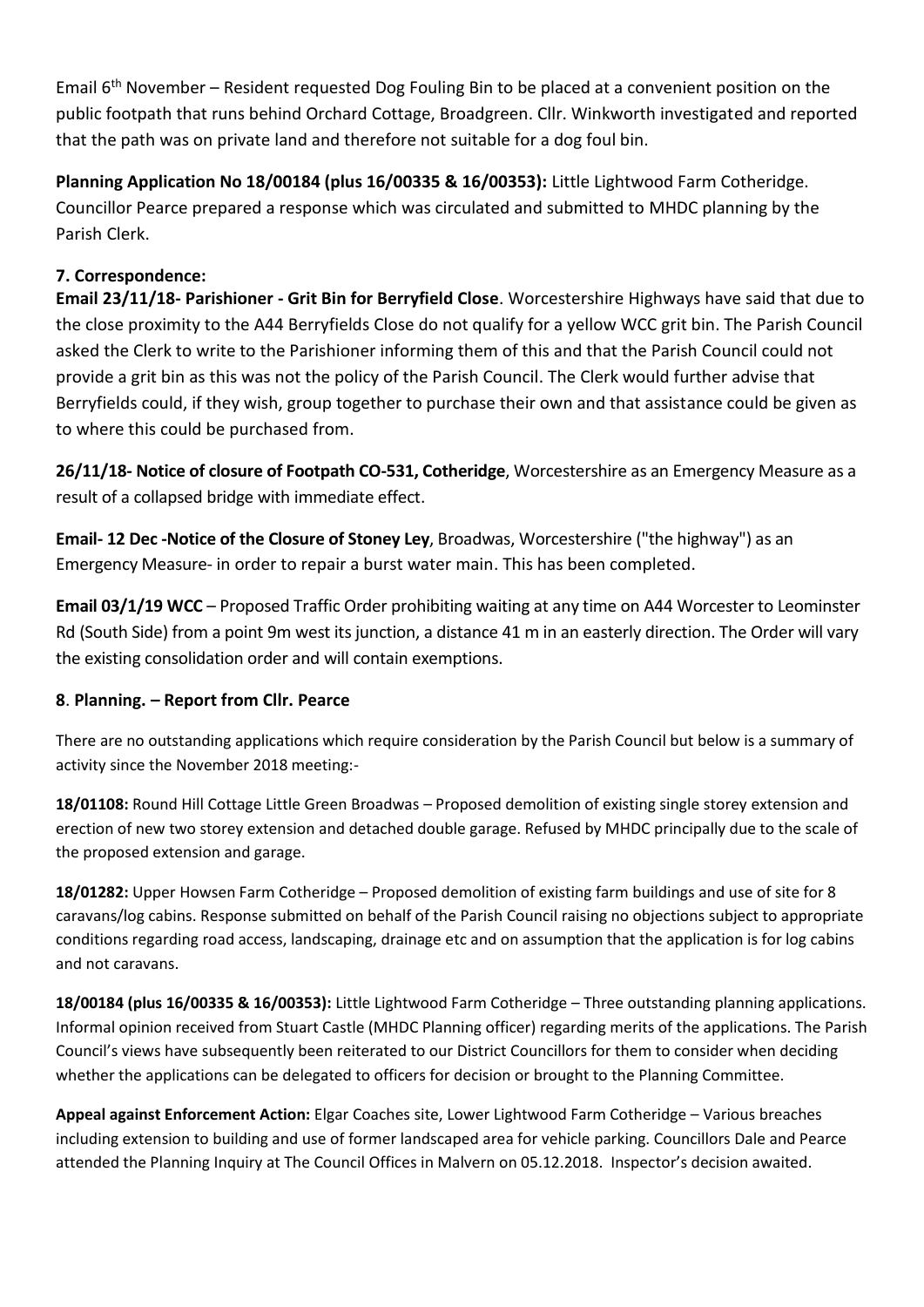**18/00223:** Ivy Barn, Broadwas – Proposed installation of Velux Roof Light in Listed Building. Appeal submitted against refusal by MHDC.

**18/01772:** Dingle End Cotheridge – Proposed First Floor home office above existing double garage. "No comments" response submitted on behalf of the Parish Council.

**Planning Inspectorate APP/J1860/C/17/3187661: Elgar Coaches, Lower Lightwood Farm, WR6 5LT:** In summary, Cllr. Pearce interpretation of the Inspector's decision is that:-

1. Retrospective planning permission has been refused for the hardstanding between the Dutch Barn and the highway (i.e. to the east of the Dutch Barn) and also on the land immediately to the south of the Dutch Barn. These areas of land are to restored to their original condition within the next 6 months.

2. Retrospective planning consent has been allowed for the retention of the steel frame erected to the west of the Dutch Barn but no planning consent currently exists for completion of that structure!

3. The appeal against enforcement action for use of part of the yard area to the west of the Dutch Barn for coach parking etc has been allowed.

**9. New Website:** Cllr. Dale reported that to date the website was going well. Over 1000 hits with 450+ new visitors to the site.

**10. Village Hall Extension update:** Cllr. Winkworth updated the Parish Council that he had now received two quotes. One being a lot more detailed than the other and the less detailed being more of an estimate. A third quote was still being sought.

**11. NDP Update: NDP Update:** Peter Yates, a Consultant leading on the NHDP for Broadwas and Cotheridge Parish Council, gave an overview of the draft ND Plan distributed to Councillors for approval. Peter Yates took on board any comments and said that a final plan would be completed on the 15<sup>th</sup> January 2019. It is was proposed by Cllr. Dale to agree to put forward the NDP to MHDC for Regulation 16 consultation. Seconded by Cllr. Downes. All in favour.

**12. S106 update: Funding for new track and equipment for Berryfields Playing Field:** Cllr. Plevey reported that she had spoken to Three Counties Landscaping who were responsible for the "All Weather Track" and they have agreed to ring Cllr. Plevey when weather permits to commence the work on the Track development. The Mini Trail has been pencilled in for 25<sup>th</sup> February 2019 commencement depending on the progress on the Track. Once the Track has been completed there needs to be a meeting to discuss the Outside Gym equipment for Adults.

Notification of the Annual Inspection of the Berryfields Play Area had been sent by ROSPA Play Safety. The forthcoming changes were notified to ROSPA requesting a delay in the Annual Inspection. ROSPA advised that following a new installation a Post Inspection of the equipment would be recommended. Councillors agreed. *Action: Clerk to contact ROSPA to update and arrange accordingly.*

Cllr. Plevey asked whether the Playing Field had access to water on site and it was mentioned that there was access. *Action: Cllr. Dale to investigate*.

Lower Teme and Martley FC requested that whilst the football pitch was out of commission that the pitch be rolled. *Action: The Clerk to contact RJC Landscaping after the works have been completed to roll the pitch. RJC to also provide a quote for the on-going maintenance of Berryfields Playing Field.*

**13. Safeguarding in the Community:** Cllr. Burrows circulated a draft Safeguarding in the Community Policy prior to the meeting for Councillors to read through. Councillors were very pleased with the draft and thought it was very user friendly and uncomplicated. Cllr. Burrows was thanked for the hard work in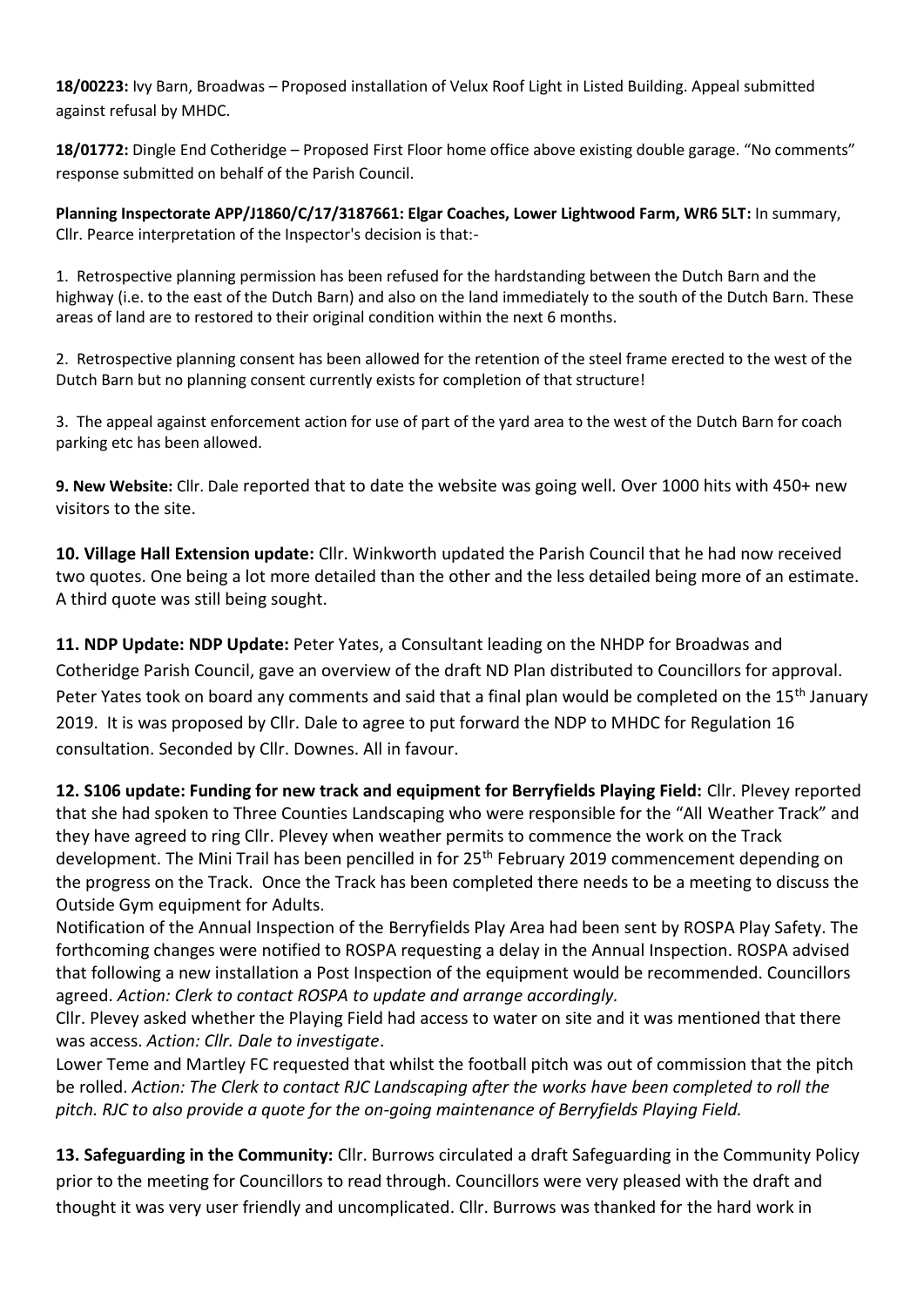preparing the draft policy. Discussions took place as to the Village Hall Management Committee and the best way of incorporation re either a shared or parallel policy. It was agreed that Cllrs Wentworth and Burrows would liaise to discuss and agree this. Cllr Burrows will then produce a second draft with incorporating the outcome, for the final approval and formal adoption by the Parish Council. Further comments and suggestions in the interim would be welcomed by Cllr Burrows.

# **14. Land Registry for Broad Green Common Land, Berryfields land and Sports Field and Broadwas Village Hall:**

Cllr. Godwin spoke of the procedure to follow to get land registered with the Land Registry. Cllr. Godwin felt it would be of benefit for the Parish Council to pursue this avenue. Cllr. Winkworth and Cllr. Burrows offered to work as a sub-group to look into this with support in a professional capacity from Cllr. Godwin.

## **15. Update Reports:**

a) **Treasurer's Report:** copy circulated to Councillors.

A Bank Reconciliation to the 14/1/19 was circulated and approved at the meeting.

A draft Out-Turn for year end 2018/19, and a Budget for 2019/20 was circulated with proposed precept for 2019/20 set at £20,000 which would represent no increase on the Precept which was set for 2018/19. This was discussed and Cllr. Dale Proposed that this be approved. Cllr. Downes Seconded. All in Favour. Action: The Clerk to notify MHDC that the 2019/20 Precept be set at £20,000.

b) **Clerk's report**: copy circulated and attached to these minutes.

c) **PLO report** copy circulated and attached to these minutes.

## **16. Councillors' Reports and Items for Future Agenda**:

Cllr. Plevey reported that Broadwas and Cotheridge Parish Council had been nominated for an award with Natural England for its work on Broad Green Common Land. Cllr. Winkworth to attend the awards evening and report to the next appropriate meeting.

## **17. Date of next meeting: February 11 th 2019 at Broadwas Village Hall at 7.30pm**

Signed Chairman………………………………………………. date…………………………………..

## **Appendix 1 – Public Participation.**

Duncan Rudge, Planning Services Manager with Malvern Hills District Council gave an overview of Permission in Principle and changes to MHDC Planning Enforcement:

Permission in Principle became available by application for minor development (up to 9 units) from 1<sup>st</sup> June 2018. This provision was introduced by Order 2017 no 1309 'The Town and Country Planning (Permission in Principle) (Amendment) Order 2017 laid before Parliament 19th December 2017.

### **What is Permission in Principle (PIP)?**

This is an alternative way of gaining planning permission for **housing-led development.**

It can apply to mixed use schemes as long as housing occupies the majority of the site / development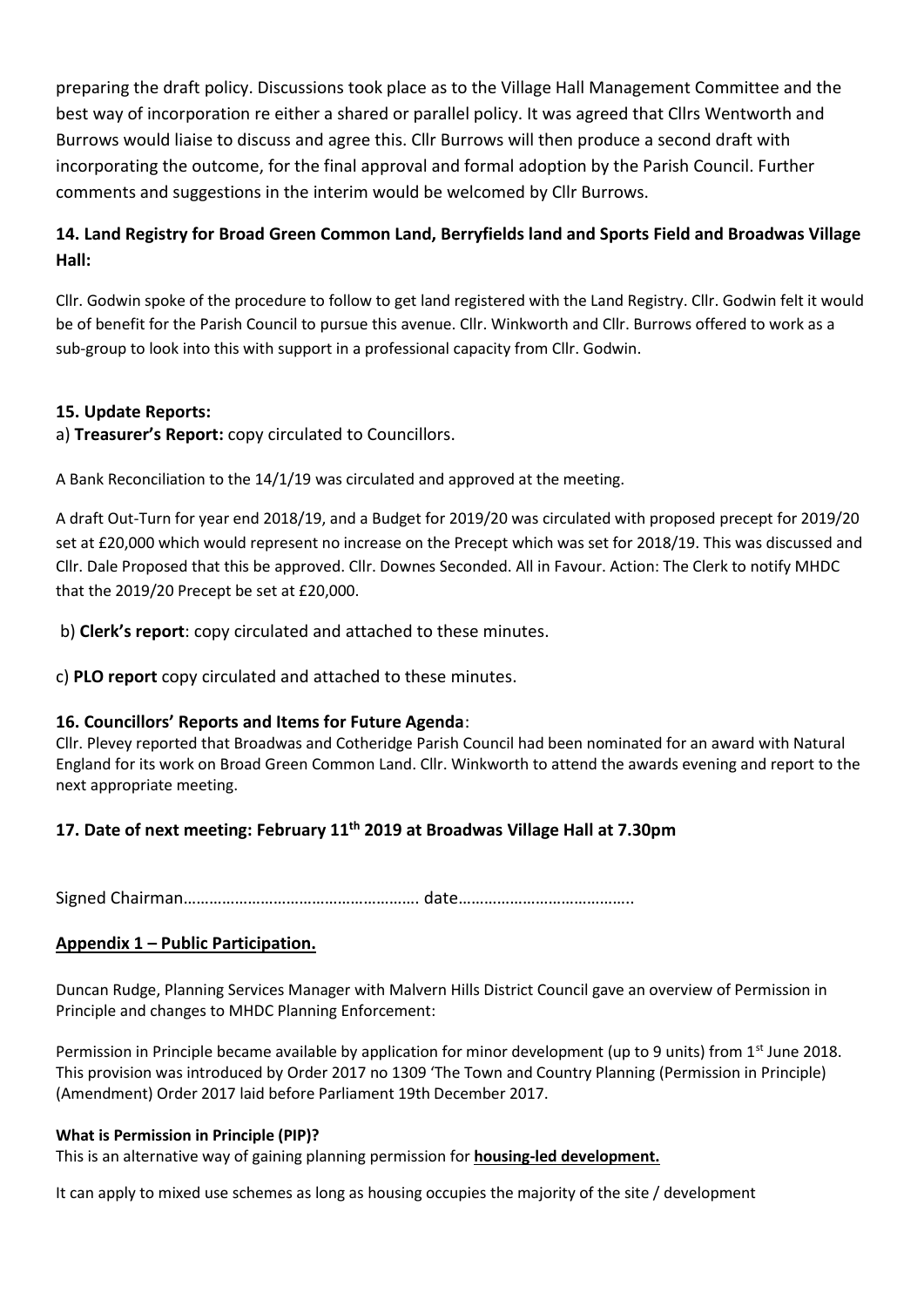Local Planning Authorities can grant planning permission by either:

Entering the site in part 2 of the brownfield land register (This includes major development) and there is a requirement for LPA's to regularly review this

### Or through **considering a PiP application.**

#### *A valid application has two stages:*

- **1.** Permission in Principle (PIP)
	- *PIP: Scope of Decision is limited to:*
		- o Location
		- o Land use
		- o Amount of Development

An application for PIP **cannot be refused on issues of detail** which would be considered at the Technical Details Consent (TDC) stage. However, a decision to grant PIP must be made in accordance with the relevant policies in the Development Plan (i.e. SWDP) unless material considerations indicate otherwise.

**2.** Technical Details Consent.

Following grant of Permission in Principle on the site other matters must receive TDC before the development can proceed. The granting of this Technical Details Consent is effectively the granting of the Planning Permission.

#### **What are the Exemptions?**

A LPA **may not** grant permission in principle where it is:

- a) Major development
- b) Habitats development
- c) Householder development
- d) Schedule 1 EIA Development
- e) Schedule 2 EIA developments **unless not deemed EIA Development** or exempt by direction of the Secretary of State.

### **What are the Procedures?**

### *Making an application*

The requirements for a valid permission in principle application set out in Article 5D of the Town and Country Planning (Permission in Principle) Order 2017 (as amended).

The submission of a valid application for permission in principle requires:

(a) a completed application form (b) a plan which identifies the land to which the application relates, drawn to an identified scale and showing the direction of North (c) the correct application fee

The requirements for a valid technical details consent application are the same as those for an application for full planning permission.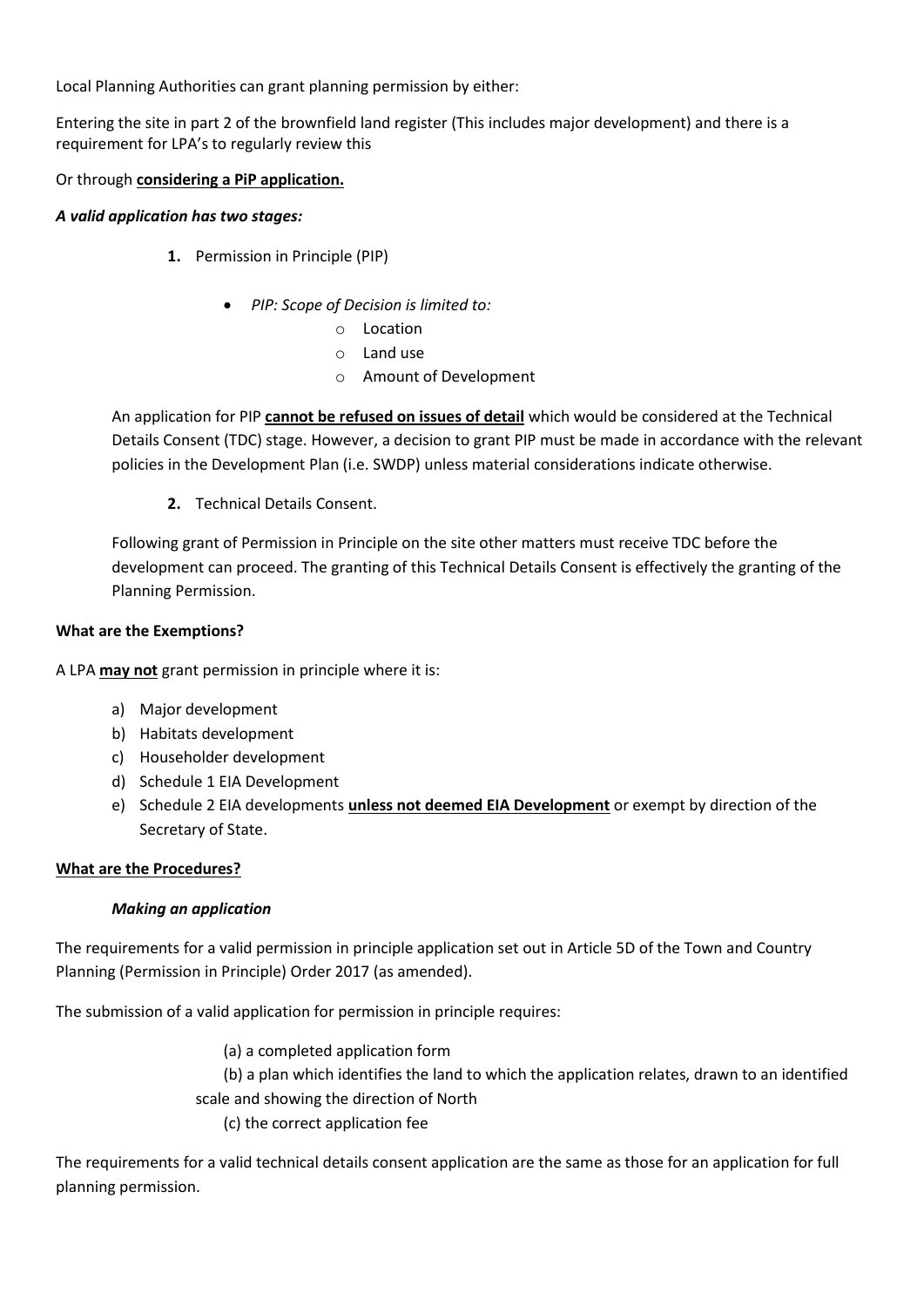### *Consultation*

As a minimum they must be publicised with a Site Notice and details must be available on the Council's website.

Carry out Statutory Consultation in accordance with Schedule 4 of Development Management Procedure Order as required on any other application for planning permission.

For **PIPs a public consultation period of 14 days applies** (Both statutory and non statutory consultees).

#### For **TDC a minimum public consultation period of 21 Days applies**.

#### *Fees*

- The fee for a PIP application will be £402 per 0.1 hectare. This was included in the recent changes to the fee regulations.
- The fee for the TDC application is £462 per dwelling.

#### *Timeframes*

- **Statutory Time limit for Determining PIP is 5 weeks.**
- **Statutory Time limit for Determining TDC is 10 weeks**
- Where a PIP application is granted the default duration of the **permission is 3 years.** Where permission is granted through the sites inclusion on Part 2 of the Brownfield register the default duration of the permission is 5 years
- Local planning authorities should indicate on the face of the decision notice or the entry on the brownfield land register whether the duration period is different from the default duration. Applications for technical details consent must be determined within the duration of the permission granted.

#### *Determination of Applications*

- Technical details consent for different phases of development cannot be made.
- No Planning Conditions can be attached to the Grant of PIP.
- Planning conditions can be attached to TDC.
- Planning obligations (s106) are agreed at the TDC stage
- The PIP if granted will specify the maximum and minimum number of dwelling considered acceptable by the LPA, but the maximum cannot exceed 9.
- Any subsequent Technical Details Consent application must be within the maximum and minimum numbers set by the PIP. Although any applicant can still apply for full planning permission for a greater or lesser number.
- Whilst EIA Development cannot be granted planning permission by PIP, if the local planning authority identifies at the TDC stage that the development proposal should be subject to Environmental Impact Assessment (EIA), the grant of permission in principle remains valid.
- Extension of times to these applications can be agreed.
- A PIP Decision Notice must include the following:

#### the location of the site,

the type of development and provide an indication of the amount of development the site has permission in principle for.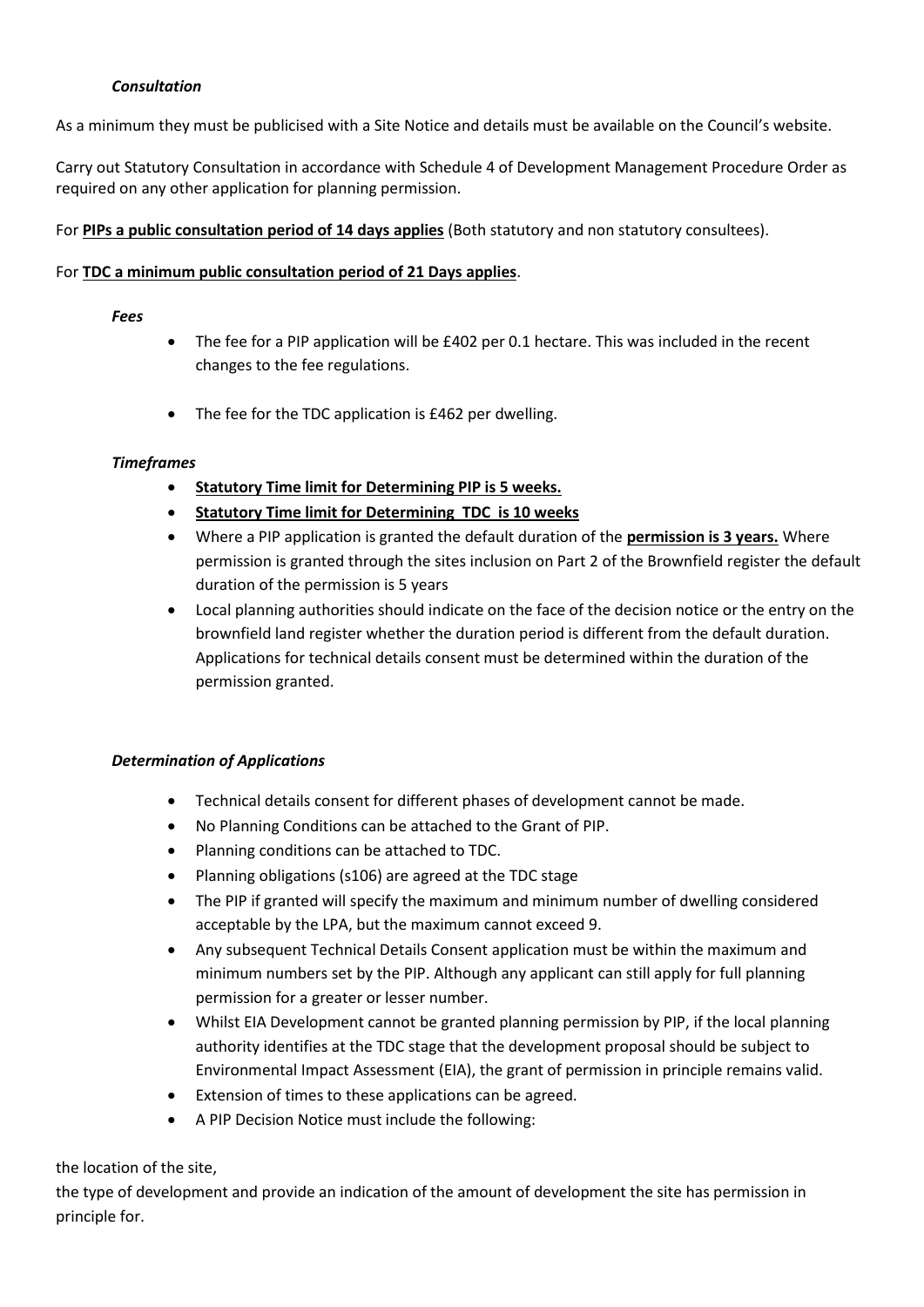The amount of residential development must be expressed as a range.

Where non-residential development is granted permission in principle, local planning authorities are required to provide a description of the type of development (eg by indicating the use classes of the buildings or land) and the scale of development permitted.

*Appeals*

• Decision on PIP and Technical details Consent can be appealed.

A local resident did raise concerns that the PiP system may become abused by applying for say 9 properties and then re-applying.

Duncan Rudge felt that the PiP system would be rarely used.

### **4. Cllr. Grove – WCC Report.**

**OPEN FOR BUSINESS:** As part of the Council's Town and City Centre improvements programme, The Shambles and Church Street in Worcester are set for a makeover. The scheme is being delivered in partnership with Worcester City Council who are jointly funding the project. Included in the scheme are plans to widen footpaths, introduce segregated loading bays, remove obstructions, plant street trees and carry out other updates to improve the overall look and feel of the two streets. You can find out more at www.worcestershire.gov.uk/shambles

Improvement works to increase footfall in Kidderminster and boost economic development in the town are also progressing well. The scheme, which is jointly funded by the County Council and Wyre Forest District Council with further funding being sought from GBSLEP, includes opening the currently pedestrianised route up to vehicles. Early in January, works to improve the road and footpaths from Marlborough Street up to High Street will begin.

**CHILDREN AND FAMILIES**: The Council's Director of Children's Services, Catherine Driscoll is to become the Chief Executive of Worcestershire Children First whilst continuing in her current role. Since the decision to move the operational delivery of Children's Social Care Services to an Alternative Delivery Model, the Council has been involved in ongoing discussions with the county's Children's Commissioner and the Department for Education regarding the role of the Director of Children's Services in the new company. The Department for Education has been impressed by the continuing improvement of children's social care in Worcestershire, evidenced by Ofsted's recent monitoring visits. The Parliamentary Under-Secretary of State for Children and Families, Nadhim Zahawi MP, has confirmed the appointment.

The deadline to apply for a place at a Worcestershire Primary, First, Infant, Junior and Middle school is January 15th 2019. Parents of all children starting school this year (September 2019) need to apply for their school place before applications close at midnight on January 15. Parents can either apply online at www.worcestershire.gov.uk/schooladmissions, go to a library or call School Admissions on 01905 822700.

**ADULT SOCIAL CARE**: Lobbying continued last month for a long-term national funding solution for adult social care. Councillor Adrian Hardman and Richard Keble, the Council's Assistant Director of Adult Services, handed a special birthday card to Matt Hancock MP, the Secretary of State for Health and Social Care. The card, to mark 70 years of adult social care had been signed by elected members from all parties and by Grace Jones from Broadway who, at 112-years-old, is the country's oldest resident.

Extra Care is a housing option available here in Worcestershire. It enables people to have their own front door and live independently whilst always having someone on hand. This video has been produced to explain more about Extra Care in Worcestershire: https://www.youtube.com/watch?v=e\_7GhGq2ZyU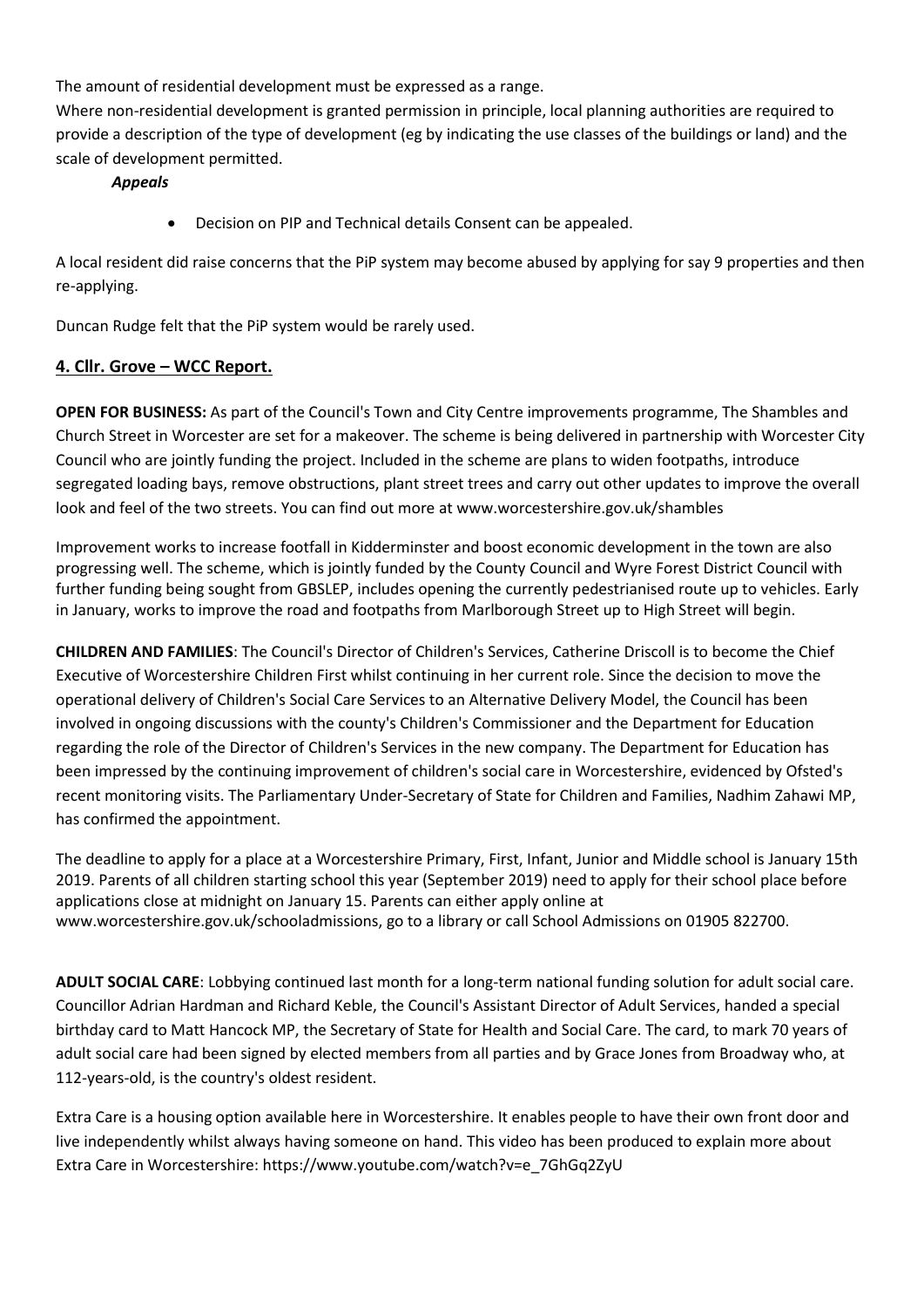**ENVIRONMENT:** A consultation on the Council's Minerals Local Plan has been launched. The Minerals Local Plan will be used to guide where and how mineral extraction will take place in the county for the next 15 years. The Council puts together a plan for mineral extraction to ensure that the essential raw materials for building homes, schools, and hospitals are available. There is more information at [www.worcestershire.gov.uk/minerals](https://outlook.worcestershire.gov.uk/owa/redir.aspx?C=frCFbqbju0qPUDLh48ew_yMnY9ud_VPiUopp1oG95oS8414EYnHWCA..&URL=http%3a%2f%2fwww.worcestershire.gov.uk%2fminerals) and can also be viewed at local libraries. The consultation runs until February 8<sup>th</sup>.

Although the weather has been mild so far this winter, the Council's Highways Teams are on standby in case temperatures plummet. We have 14,701 tonnes of salt in our depots and Council teams are ready to clear drains and gullies, grit the roads and clear any snow. For the latest information follow the dedicated Travel Twitter page for updates at [www.twitter.com/worcstravel,](https://outlook.worcestershire.gov.uk/owa/redir.aspx?C=f9UcUABxzjjuLDRidTJDx6h99tRqDGB_7R5WmUQdsoq8414EYnHWCA..&URL=http%3a%2f%2fwww.twitter.com%2fworcstravel) and check gritting routes in your area by going t[o http://bit.ly/GritRoute.](https://outlook.worcestershire.gov.uk/owa/redir.aspx?C=BMw08hyLa9IpRDk3j9remHlMjGxwJ9ZKI7_tr7yJq7y8414EYnHWCA..&URL=http%3a%2f%2fbit.ly%2fGritRoute)

**COUNCIL NEWS:** Worcestershire is expected to receive around an additional £4million to help to reduce demand in social care across the county. In an announcement made by James Brokenshire MP, the Secretary of State for Housing Communities and Local Government, Worcestershire's bid for a one year 75% Business Rates pilot has been given the go ahead. The bid was submitted jointly by the County Council and the six district councils in Worcestershire. The pilot means that more money from business rates gathered in Worcestershire will remain in the county. Working together with district councils, the County Council will invest the extra funds from the pilot into services that prevent or reduce the cost of social care.

The first Council Redesign Workshops for Council staff have taken place. More than 100 staff attended two events held last month. The ambition is to reshape and redesign the Council to make it fit for the future.

#### **15A. Treasurer's Report.**

| <b>Payee</b>  | <b>Description</b>                           | <b>TOTAL</b> | <b>Payment</b> |
|---------------|----------------------------------------------|--------------|----------------|
|               |                                              |              |                |
| A Bullock     | Lengthsman 1st Nov 18                        | 54.00        | cheque 1191    |
| <b>HMRC</b>   | Tax Deductions Nov                           | 76.00        | Cheque 1190    |
| Carole Hirst  | Clerk Salary Nov                             | 303.71       | cheque 1191    |
| Peter Yates   | <b>NHDP</b>                                  | 931.30       | Cheque 1192    |
| Westcotec     | repair to VAS                                | 164.40       | Cheque 1193    |
| Carole Hirst  | Clerk Salary Dec                             | 303.91       | cheque 1195    |
| <b>HMRC</b>   | Tax Deductions Dec                           | 75.80        | cheque 1194    |
| Carole Hirst  | Expenses from nov and<br>Decmber to Jan 14th | 97.07        | cheque 1195    |
| <b>TOTALS</b> |                                              | 2,006.19     |                |

#### **Jan 14th 2019 Payments List**

## **Receipts**

| LowerTeme and Martley FC  | Annual Pitch Hire | 250.00    |
|---------------------------|-------------------|-----------|
|                           |                   |           |
| <b>WCC</b>                | Lengthsman        | 195.00    |
|                           |                   |           |
|                           |                   |           |
| <b>TOTAL Receipts</b>     |                   | 445.00    |
|                           |                   |           |
|                           |                   |           |
| <b>Total Cash at Bank</b> |                   | 96,273.54 |